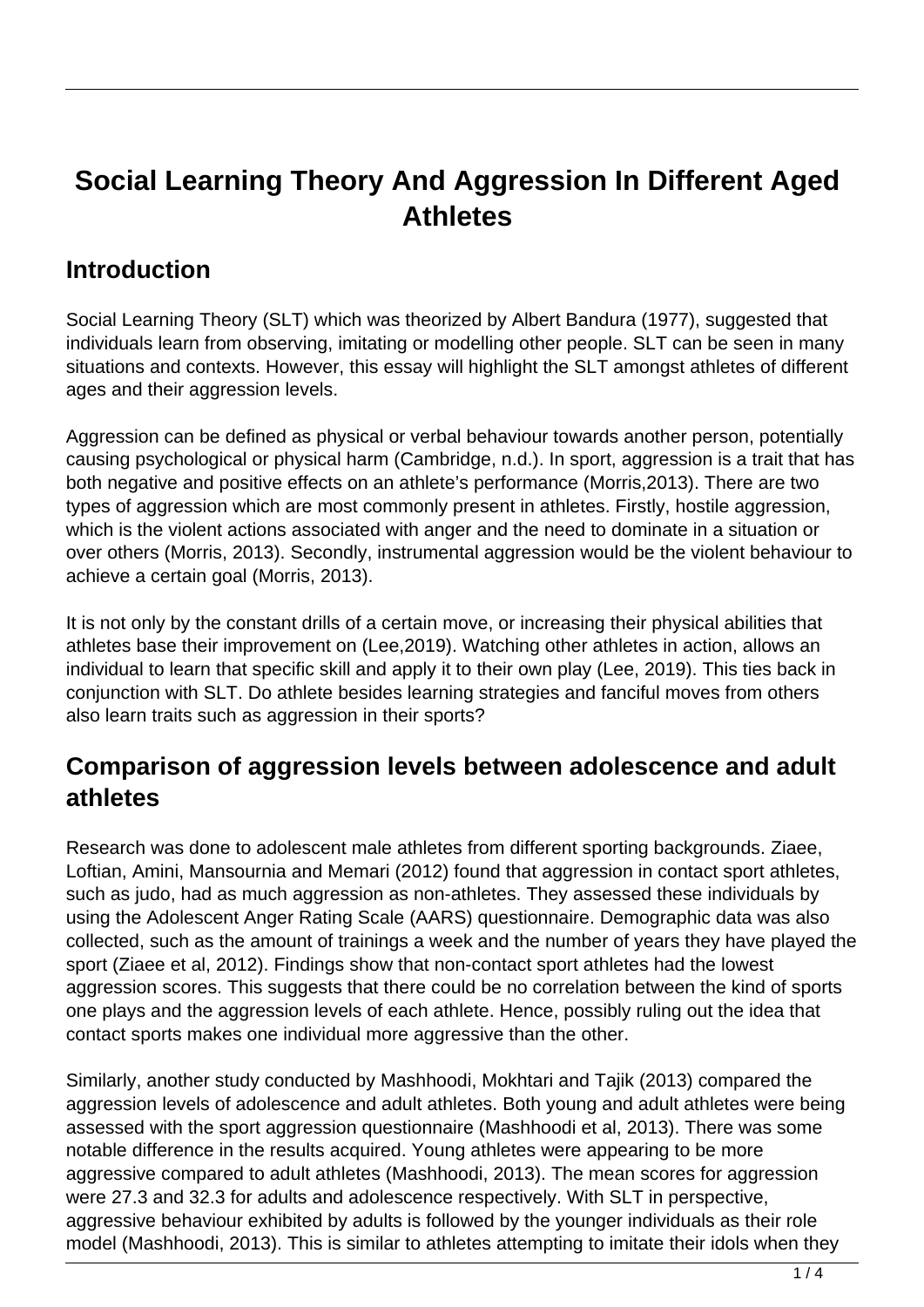play (Lee, 2019).

However, it is unsure whether younger athletes are aggressive due to learning these traits from someone older that they admire, or that they are affected by emotions and have less skills to control these emotions (Mashoodi, 2013). It is also seen by Liu et al (2012), that aggression is seemed to increase during the adolescent stages of life. Reason being that aggressive behaviour could be a way to show high social status in school, and adolescence would want to demonstrate their power or control over others out of fear of isolation or being unfavourable to peers (Liu, 2012).

This ties in back to SLT, where individuals start to imitate others. Athletes as they become more experienced in their chosen field, will learn to imitate these professional players. Skills and values wise. Another limitation affecting both studies would be that they did not take into consideration other cultural and social perspectives which could have an effect on the aggression of each individual (Ziaee et al, 2012).

The validity to compare both studies could be questioned. Both studies used different questionnaires which could be aimed at a different type of aggression. Hence, it is not possible to have one conclusion for both studies.

### **Aggression levels in adolescence athletes**

Oproiu (2013), conducted a research on the relationship between sports and aggression amongst athletes, and concluded that aggressiveness is learned through learning. The study was evaluated based on the State Trait Anger Expression Inventory (STAXI-2) questionnaire (Oproiu, 2013). This questionnaire is aimed to capture how anger is felt, expressed and controlled. Learned aggression in humans are based on imitating and modelling others at any age (Oproiu, 2013). This statement was also supported by Liu et al (2012), which concluded that aggressive behaviour could be learned and manifested across one's lifespan. Results show that as adolescence extends their professional practice, the mean value of their aggression scale increases (Oproiu, 20213). This suggests that as one gets older and has more experience and opportunities learning in their chosen field, they would also start to assimilate aggressive behaviours from idols and models (Oproiu, 2013).

In a similar research design, Reza (2012) demonstrated that the type of sports done by student athletes did not have any difference on one's aggression levels. Reza (2012), adopted a questionnaire approach to collect data and information. A demographic characteristic questionnaire and an Eysenck aggression questionnaire. The findings omit the idea that the athlete's choice of sports affects one's aggression levels. It was also discussed that the cause of aggression in these athletes could be because of their own instinct of aggression or the learning of aggressiveness (Reza, 2012). Children as young as the age of 6, would be able to start mimicking behaviours from their role models (Liu et al, 2012). Hence, young athletes would be able to start imitating violent behaviours from players they look up to, or from better players.

However, it is possible to question the validity of both research designs as this does not give a general representation of aggression in all athletes. To further explain, this research was done on national athletes, whom are more likely to feel pressurized to win for their country. Hence, they could be more aggressive due to the nature that they are being placed in. Another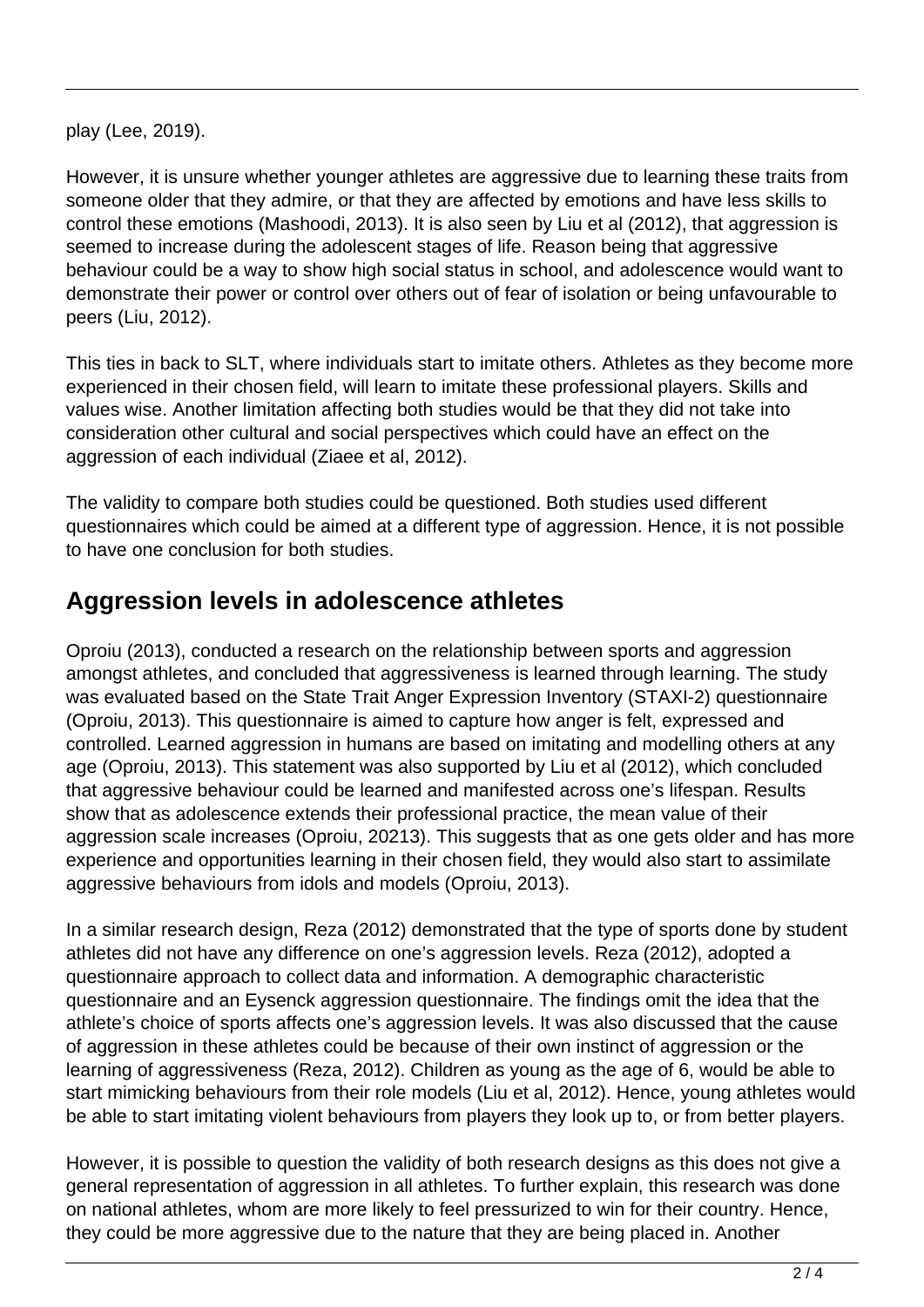limitation for both researches could be that it was only researched on males. Results could have differed if females were tested for their aggression levels as well (Reza, 2012).

### **Aggression levels in adult athletes**

Rui Sofia and Jose Fernando A. Cruz (2017) conducted a study on unveiling anger and aggression in adult athletes. A Competitive Anger and Aggressiveness Scale (CAAS) was used to examined the anger and aggression levels of the athletes (Sofia & Cruz, 2017). According to the CAAS, juveniles had a higher mean compared to the adult athletes.. Hence, possibly indicating that adult athletes has lower levels of aggression compared to juveniles. This could be the result, as a more advanced and experienced athlete would be better at controlling their aggression and anger levels (Sofia & Cruz, 2017). This is also in accordance to SLT, whereby athletes can learn how to control their anger by learning from others who are able to do so.

In a similar fashion, the study conducted by Ahmadi, Besharat, Azizi and Larijani (2011) also showed homogenous results. A Tehran Multidimensional Anger Scale (TMAS) and Competitive Aggression Questionnaire (CAQ) was used to measure the anger and aggression of the athletes. The findings from these results were similar to Sofia and Cruz (2017) study whereby juvenile athletes were seen to be more aggressive compared to their older counterparts.

However, results obtained by Sofia and Cruz (2017) might not be reliable due to the fact that they relied heavily and solely on self-reports. This could leave space for biasness or exaggeration of the study. The lack of understanding emotional experiences each athlete has also affected the validity of the study (Sofia & Cruz, 2017). There was also a lack of gender bias samples within Besharat et al (2011) study. Hence, affecting the validity of both studies' conclusions.

## **Observations**

It can be observed that majority of the studies being presented in this paper, has shown that younger athletes are more aggressive compared to the seniors. Factors such as affirmation and the lack of emotional control has been highlighted in the claims made above. However, it is to be believed that SLT does play into account for a juvenile's aggression. This claim was highlighted above as well.

It is further observed that the data gathered in these researches was done based on questionnaires which athletes had to answer. Aggression is relative to an individual, hence the reliability of such data could be questionable. What might seem to be aggressive to one player, could be deemed as passive play to another player. Hence, a more thorough research is warranted, and possibly giving strict guidelines and specific examples in these questionnaires so that athletes can answer accurately, making the results more reliable

Secondly, many of these research designs were similar as they only tested the aggression levels in various aged men, and not women. Athletes encompasses all gender identities, and hence women should be taken into consideration when conducting research about aggression in athletes. Thus, it is unfair to state that younger athletes are more aggressive than the older ones, as it is only the younger male athletes which were being probed at to make the above conclusion. If the juvenile males were certainly more aggressive compared to the females, then